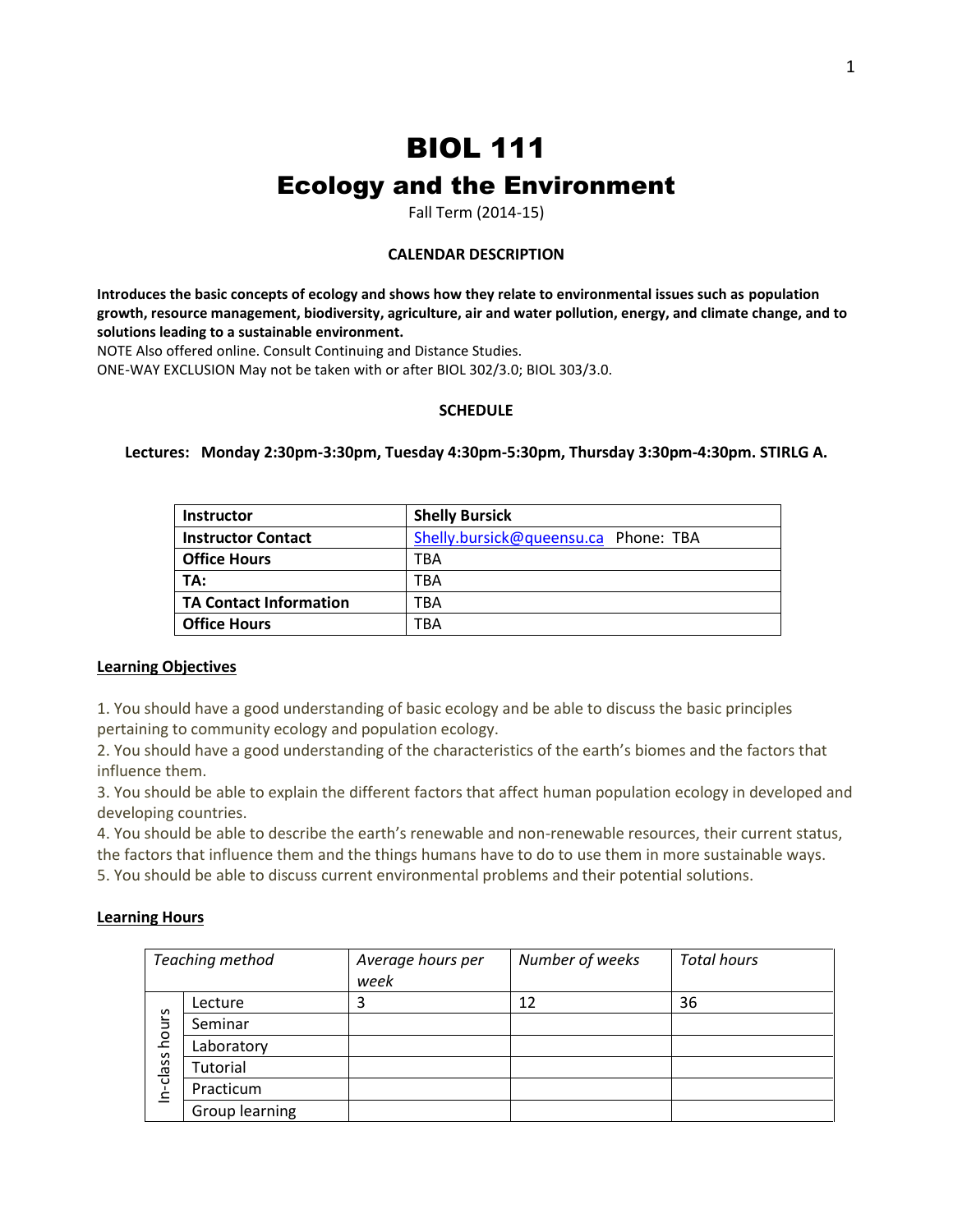|                            | Individual instruction |  |  |  |
|----------------------------|------------------------|--|--|--|
| ؎<br>يو<br>풍               | Online activity        |  |  |  |
|                            | Off-campus activity    |  |  |  |
|                            | Private study          |  |  |  |
| Total hours on task<br>108 |                        |  |  |  |

# **Course Outline**

Topics covered include a general introduction to environmental problems, ecosystems, evolution and biodiversity, climate and terrestrial biodiversity, aquatic biodiversity, community ecology, population ecology, the human population, sustaining biodiversity: ecosystem and species approaches, food and soil resources, water resources, non-renewable energy resources, energy efficiency and renewable energy, climate change and ozone loss, air pollution, water pollution and sustaining human societies.

## **Textbooks/Readings**

Living in the Environment,  $3^{rd}$  Canadian Edition by Miller & Hackett.

## **Grading Scheme**

| Component         | Weight (%) | Date       |
|-------------------|------------|------------|
| Quizzes x 10      | 15%        | TBA        |
| Mid term          | 25%        | <b>TBA</b> |
| Final Exam        | 35%        | TBA        |
| Project (1 paper) | 25%        | <b>TBA</b> |

## **Grading Method**

• All components of this course will receive numerical percentage marks. The final grade you receive for the course will be derived by converting your numerical course average to a letter grade according to Queen's Official Grade Conversion Scale.

Your course average will then be converted to a final letter grade according to Queen's Official Grade Conversion Scale:

| queen s'Official Grade Conversion Scale |                         |  |
|-----------------------------------------|-------------------------|--|
| Grade                                   | <b>Numerical Course</b> |  |
|                                         | <b>Average (Range)</b>  |  |
| $A+$                                    | 90-100                  |  |
| Α                                       | 85-89                   |  |
| А-                                      | 80-84                   |  |
| $B+$                                    | 77-79                   |  |
| B                                       | 73-76                   |  |
| B-                                      | $70 - 72$               |  |
| $C+$                                    | 67-69                   |  |
| С                                       | 63-66                   |  |
| $C-$                                    | 60-62                   |  |
| D+                                      | 57-59                   |  |

*Queen's Official Grade Conversion Scale*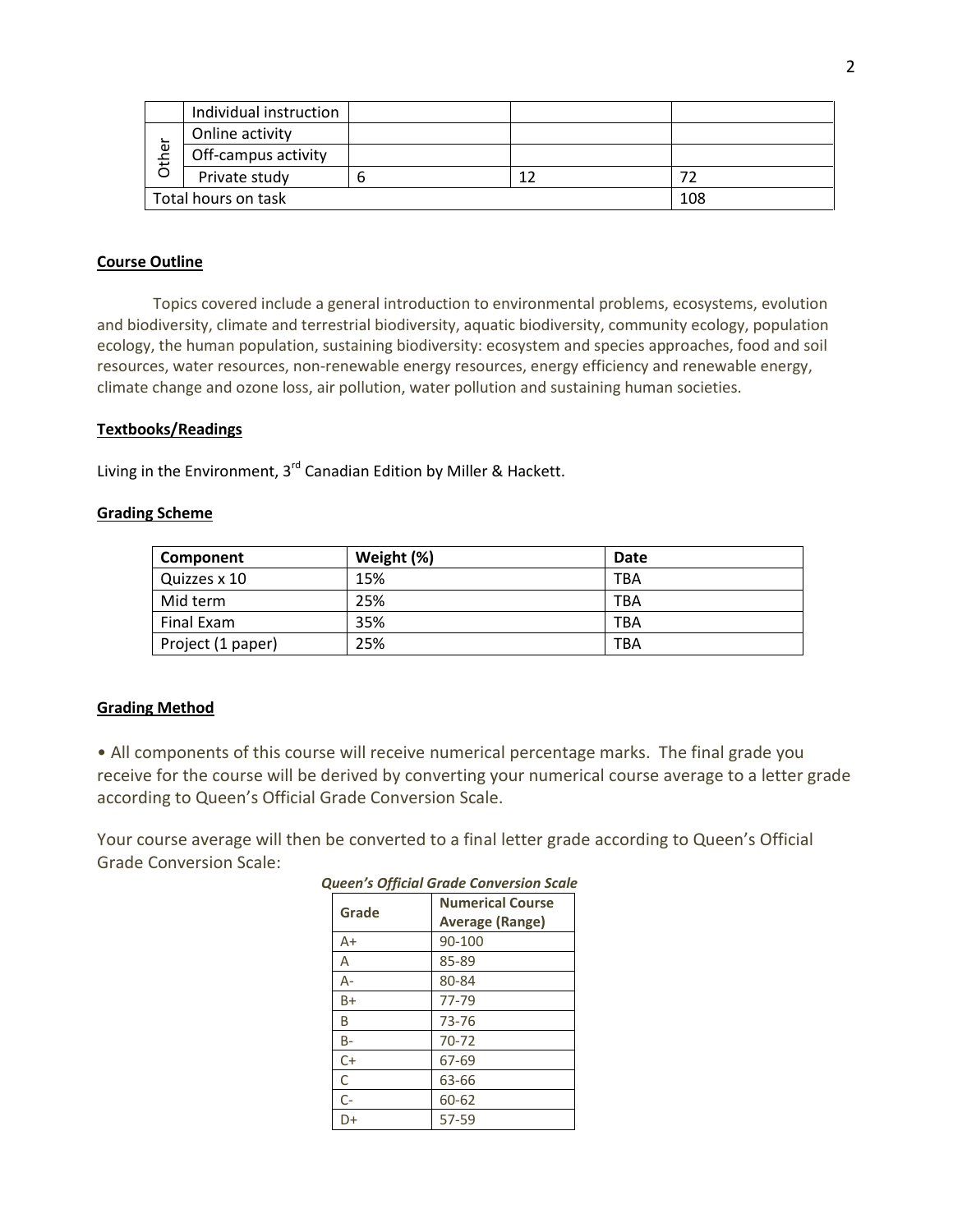| 53-56        |
|--------------|
| $50 - 52$    |
| 49 and below |

## **Academic Integrity and Queen's Code of Conduct**

Students are responsible for familiarizing themselves with the regulations concerning academic integrity and for ensuring that their assignments and conduct conform to the principles of academic integrity. Information is available in the Arts and Science Calendar (see Academic Regulation 1 -

[http://www.queensu.ca/artsci/academic-calendars/regulations/academic-regulations,](http://www.queensu.ca/artsci/academic-calendars/regulations/academic-regulations) on the Arts and Science website (see [http://www.queensu.ca/artsci/academics/undergraduate/academic-integrity\)](http://www.queensu.ca/artsci/academics/undergraduate/academic-integrity), and at Biology's website ([http://www.queensu.ca/biology/undergrad/integrity.html\)](http://www.queensu.ca/biology/undergrad/integrity.html) and from the instructor of this course. Departures from academic integrity include plagiarism, use of unauthorized materials, facilitation, forgery and falsification, and are antithetical to the development of an academic community at Queen's. Given the seriousness of these matters, actions which contravene the regulations on academic integrity carry sanctions that can range from a warning or the loss of grades on an assignment to the failure of a course to a requirement to withdraw from the university.

## **Accommodation Policy, Exam Conflicts, and Other Conflicts**

Students who feel they need accommodations for disabilities or extenuating circumstances, or have a conflict between exams or other commitments should consult the Biology Department's website for details about how to proceed [\(http://www.queensu.ca/biology/undergrad/integrity.html\)](http://www.queensu.ca/biology/undergrad/integrity.html). In general, the earlier a course coordinator is apprised of an extenuating circumstance, the more likely an accommodation can be made. Students are encouraged to be proactive in anticipating difficulties, when it is possible to do so.

Students may apply to write a make-up or deferred exam if they have an exam conflict as defined in the Academic Regulations of the Faculty (See Arts and Science Calendar Regulation 8 [http://www.queensu.ca/artsci/academic-calendars/regulations/academic-regulations\)](http://www.queensu.ca/artsci/academic-calendars/regulations/academic-regulations). In this case, the student should report to the Exams Office first to verify that there is a genuine exam conflict. Biology professors will not consider your situation to be a conflict unless it meets the criteria set out by the Faculty of Arts and Sciences.

Students may request a make-up or deferred exam if they have an exam conflict with off-campus travel associated with a field course (e.g BIOL-307/3.0 or 407/3.0) that is held during the fall or winter terms.

# **Copyright**

This material is designed for use as part of BIOL 111 at Queen's University and is the property of the instructor unless otherwise stated. Third party copyrighted materials (such as book chapters and articles) have either been licensed for use in this course or fall under an exception or limitation in Canadian Copyright law.

## **Accommodation of Disabilities**

*Queen's University is committed to achieving full accessibility for persons with disabilities. Part of this commitment includes arranging academic accommodations for students with disabilities to ensure they have an equitable opportunity to participate in all of their academic activities. If you are a student with a disability*